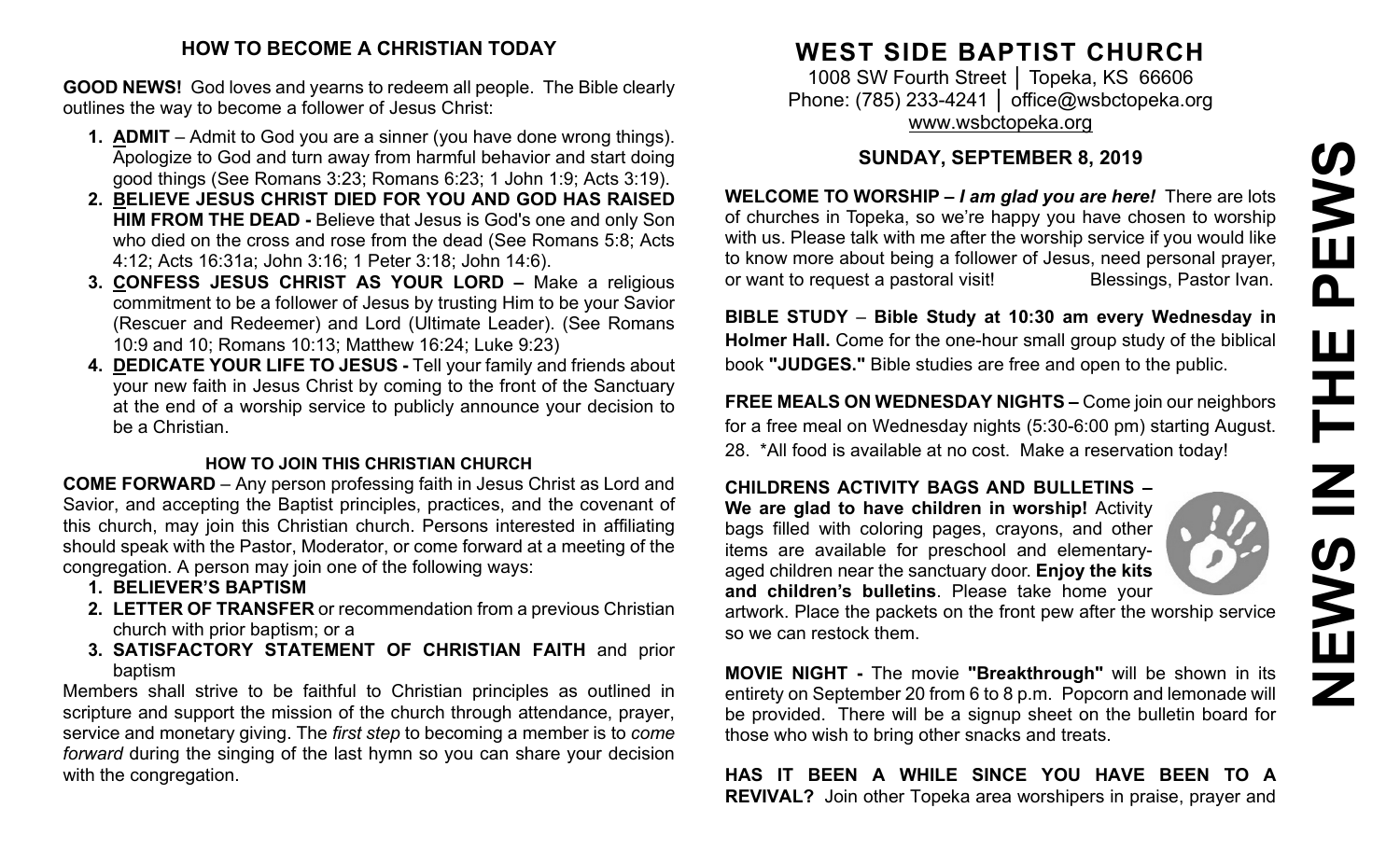worship at the Big Shelter House at Gage Park for the monthly Revive Topeka service 13 September starting at 7:00 p.m. Live contemporary music, communal prayer for Topeka, and an inspiring sermon provide a very positive message for our city in these times. Jack Janway, Outreach



**WWW KIDS BIBLE CLUB –** West Side has begun another year of adventure at **W**onderful **W**est Side **W**ednesdays (WWW) Bible Club! Supper will be served at **5:30 pm**. Come on in and register between 4:30 -5:30 pm. Forms for registration will be available at the door or you may request those ahead of time by calling the church office. Bible Study classes available for Kdg through adult. Van rides to and from

the church are available. Please call the church office (785 233-4241) to arrange a ride or for more information. We want to see you there!!

## **WORSHIP LEADERS:**

**Acolytes (September) –** Aaron Poe, Pat Carpenter

**Communion Servers (September) –** Jim Lagerberg, Pat Carpenter,

Don Johnson, Amy Cripe

**Evangelism Counselor -**

**Scripture Readers –** Jan Mauck

**Technology –** Harry Carpenter, Tom Mansfield, Brice Smith, and Bruno Sprenks

**Ushers (September)** Chuck Cozad, Doug Mauck, Dick May, Steve May, Aaron Poe

**ABCCR ANNUAL GATHERING 2019** - October 10th, 11th, 12<sup>th</sup> in Heston Kansas at Crosswinds Conference center  $\&$  camp. On October 12<sup>th</sup> the ABMen will have a luncheon – meeting. Tickets for the lunch are \$11.50 All are welcome to attend. Our special speaker is Rev. Dr. Ronald Carlson. he will be teaching on Disciples. You Can Make A Difference, Share A smile; Its contagious.

May the Lord smile on the work we do Russell Boyer, ABM Central Region President

## **NEWS FROM CHRISTIAN EDUCATION…**

We have had a great summer of fellowship while viewing and discussing 4 different movies during Sunday School. We want to thank everyone who participated. A special thanks to all who brought treats to share and to Ernie for setting up chairs and tables and making coffee early every Sunday.



## **Regular Sunday School has begun @ 9:15 am.**

- K-3, taught by Colleen Smith meets downstairs by the Nursery.
- Grades 4-8 taught by Fran Seymour-Hunter and Pat Carpenter meet upstairs in the NW corner classroom.
- Grades 9 -12 taught by Pastor Ivan meets downstairs in the Youth Room.

## **For Adults there are three choices:**

- "Reading the Bible as Literature" (a video series) taught by Doug Mauck in Holmer Hall;
- "The Explicit Gospel" (video) taught by Jack Janway upstairs in the NE classroom;
- Max Lucado's Outlive Your Life taught by Rexanne Greuter (for women) upstairs in the SE classroom.

We hope you will choose to join us for Sunday School this fall.

## **FOOD PANTRY - The Free Fruit & Vegetable Food Pantry is now open**



**every Wednesday from 3:30 to 5:30 pm. Call the Church** Office at (785) 233-4241 for more information. **May 2019 Report:**  922 individuals (468 adults, 362 children, plus 92 senior citizens) in 259 families were able to receive for free 5,199 pounds of bread, fruit, milk, vegetables, and other items from the Fruit & Vegetable Food Pantry on Wednesday nights at West Side Baptist Church, 1008 SW. 4th St., Topeka.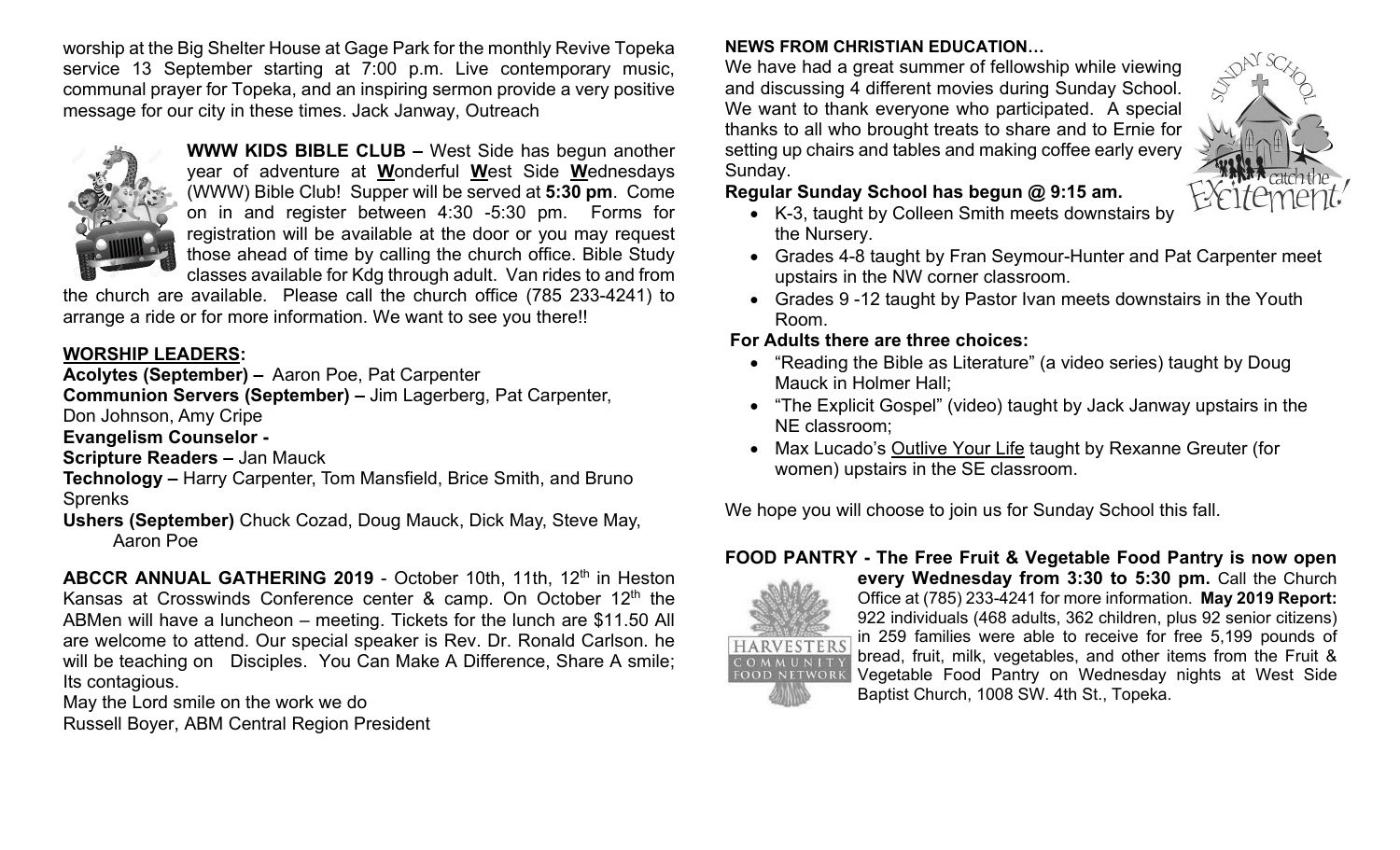

**COMMUNION MINISTERS –** Please sign-up on

the bulletin board to deliver the Lord's Supper (Holy Communion) to our Nursing Home and Homebound members on the first Sunday of a month. Lay Ministers will be working in pairs of two

or teams. Pastor Ivan will provide training for all communion ministers. We currently have eighteen Nursing Home and Homebound members to visit each month.



Over the years several people have joined our congregation during the month of September. You can recognize them in worship services by their golden ribbon. On the first Sunday of each **MAIN** month, those celebrating an anniversary are recognized in the worship service, and we use a brief litany to dedicate them to God once

more. Those celebrating an anniversary membership renewal in September:

| • John Summers          | Baptism        | September 12, 1954 | 65 Yrs |
|-------------------------|----------------|--------------------|--------|
| $\bullet$ Betty Hoy     | <b>Baptism</b> | September 22, 1963 | 56 Yrs |
| • Neil Johnson          | Letter         | September 30, 1966 | 53 Yrs |
| • Dawn Cook             | Letter         | September 27, 1970 | 49 Yrs |
| • Joye Kratochvil       | Letter         | September 06, 1970 | 49 Yrs |
| • Connie Ellis          | Letter         | September 15, 1971 | 48 Yrs |
| • Steve Varney          | Letter         | September 19, 1971 | 48 Yrs |
| • William Varney        | Letter         | September 19, 1971 | 48 Yrs |
| • Linda Manley          | Baptism        | September 12, 1972 | 47 Yrs |
| ◆ Greg Pukach           | Baptism        | September 13, 1981 | 39 Yrs |
| ◆ George Wheeler        | Letter         | September 14, 1980 | 39 Yrs |
| ◆ Eric Rosa             | <b>Baptism</b> | September 18, 1983 | 36 Yrs |
| • Michelle Varney       | Baptism        | September 09, 1984 | 35 Yrs |
| • Timothy Pasley        | Letter         | September 14, 1988 | 31 Yrs |
| ◆ Shirley Green         | Letter         | September 14, 1994 | 25 Yrs |
| $\bullet$ Penny Monthey | Letter         | September 14, 1994 | 25 Yrs |
| • Allison Kimble        | Baptism        | September 27, 1998 | 21 Yrs |
| • Conrad Metcalfe       | Baptism        | September 27, 1998 | 21 Yrs |
| • Zachary Smith         | Baptism        | September 27, 1998 | 21 Yrs |
| • Kevin Young           | Baptism        | September 27, 1998 | 21 Yrs |
| • Matthew Smith         | Baptism        | September 24, 2006 | 13 Yrs |

Please offer them your congratulations and rejoice with them in the celebration of another year of giving and service to God through West Side Baptist Church. If you have information for a missing member, please contact the Church Office. **Blessings, Pastor Ivan** 

## **WEEKLY CALENDAR**

#### **SUNDAY, SEPTEMBER 8**

| $9:15$ am | <b>Sunday School</b> |
|-----------|----------------------|
| 10:30 am  | Worship Service (S)  |

#### **MONDAY, SEPTEMBER 9**

| $9:00 - 11:00$ am | <b>Baby Closet Ministry</b> |
|-------------------|-----------------------------|
|-------------------|-----------------------------|

#### **TUESDAY, SEPTEMBER 10**

| $6:00$ pm         | <b>Council Members Meeting</b> |
|-------------------|--------------------------------|
| $6:00 \text{ pm}$ | Men's Chorus (FH)              |

#### **WEDNESDAY, SEPTEMBER 11**

| $10:30$ am       | Bible Study – Book of Judges (HH)  |
|------------------|------------------------------------|
| $3:30 - 5:30$ pm | Fruit & Vegetable Food Pantry (FH) |
| $5:00 - 7:00$ pm | <b>Baby Closet Ministry</b>        |
| $5:30 - 7:00$ pm | Supper and WWW                     |
| 7:00 pm          | Choir Practice (S)                 |

### **THURSDAY, SEPTEMBER 12**

| $1:00 - 3:00$ pm | <b>Baby Closet</b> |
|------------------|--------------------|
|------------------|--------------------|

## **FRIDAY, SEPTEMBER 13 PASTOR'S DAY OFF**

### **SATURDAY, SEPTEMBER 14**

| $1:00$ pm | <b>Worship Team Practice</b> |
|-----------|------------------------------|
|           |                              |

#### **SUNDAY, SEPTEMBER 15**

| $9:15$ am  | <b>Sunday School</b> |
|------------|----------------------|
| $10:30$ am | Worship Service (S)  |